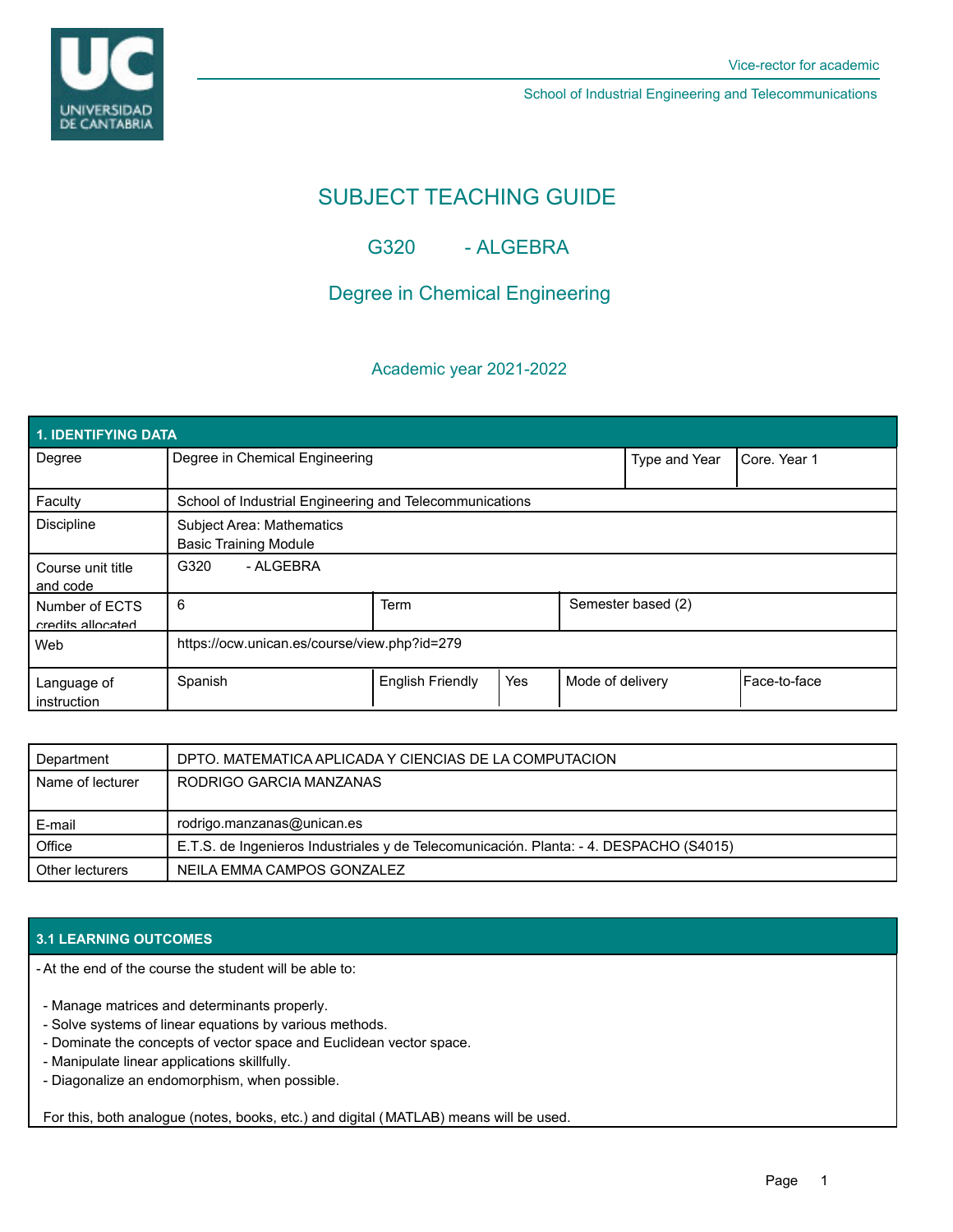

#### School of Industrial Engineering and Telecommunications

#### **4. OBJECTIVES**

- Interpret and communicate the studied concepts with mathematical rigor.
- Critically argue opinions based on abstract logical reasoning.
- Apply correctly the theoretical knowledge acquired to solve problems in the field of Algebra , both by hand and by means of computer tools.

- Consolidate the minimum knowledge of Algebra that allows to face with guarantees the future study of other fundamental subjects of the degree.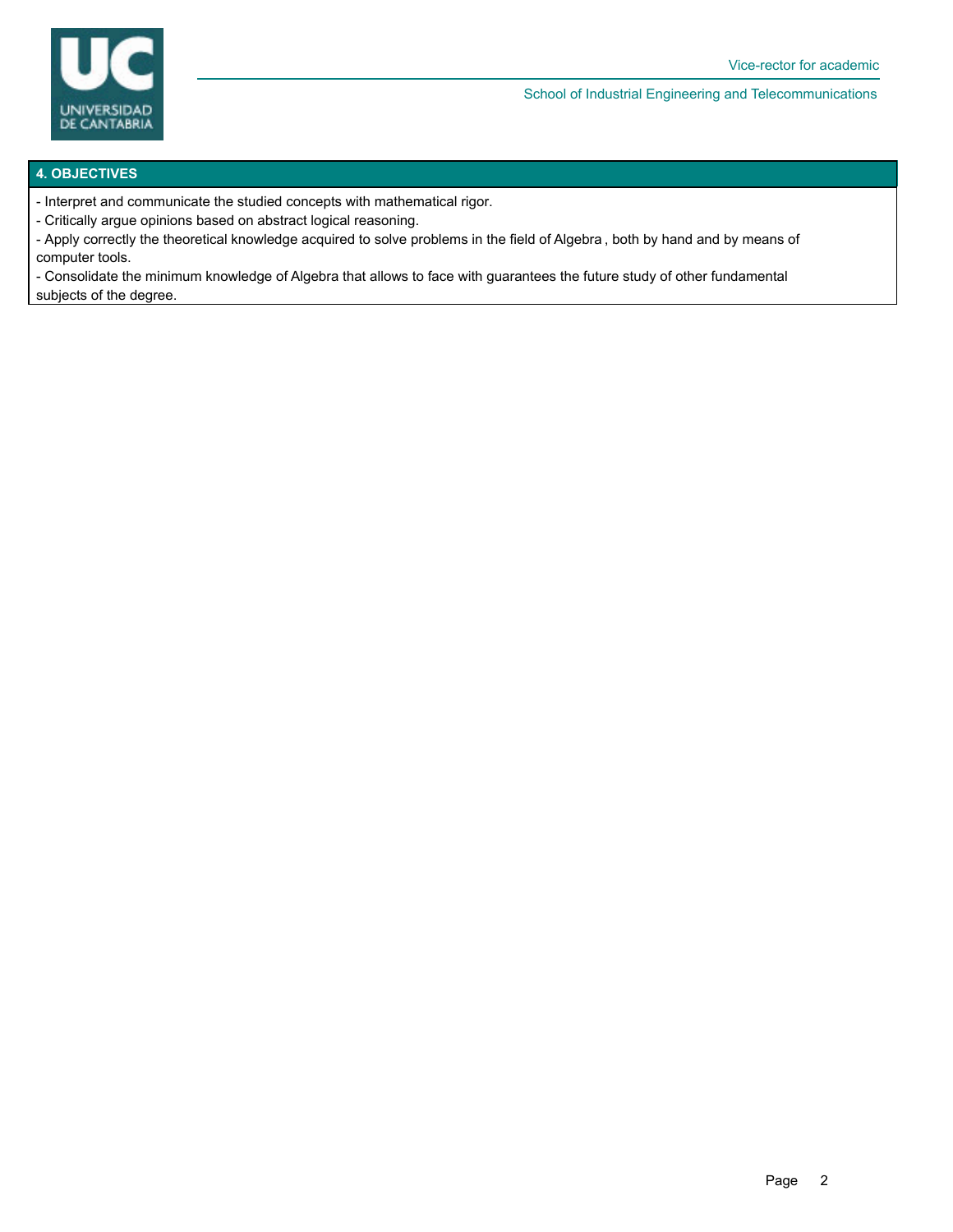

School of Industrial Engineering and Telecommunications

#### **6. COURSE ORGANIZATION**

| <b>6. COURSE ORGANIZATION</b> |                                                                 |  |  |
|-------------------------------|-----------------------------------------------------------------|--|--|
|                               | <b>CONTENTS</b>                                                 |  |  |
| 1                             | <b>BLOCK1</b>                                                   |  |  |
|                               | Lesson 1: Matrices                                              |  |  |
|                               | - Operations with matrices and determinants                     |  |  |
|                               | - Inverse matrix and elementary matrices                        |  |  |
|                               | - Echelon reduced form of a matrix                              |  |  |
|                               | - Matrix factorization                                          |  |  |
|                               | Lesson 2: Systems of linear equations                           |  |  |
|                               | - Matrix form of a system                                       |  |  |
|                               | - Classification of systems                                     |  |  |
|                               | - Resolution of systems by different methods                    |  |  |
|                               | Lesson 3: Vector spaces                                         |  |  |
|                               | - Vector space and subspace                                     |  |  |
|                               | - Implicit and parametric forms                                 |  |  |
|                               | - Intersection and sum of subspaces                             |  |  |
|                               | - Linear dependence and independence                            |  |  |
|                               | - Bases and coordinates                                         |  |  |
|                               | - Complement subspace                                           |  |  |
| 2                             | BLOCK <sub>2</sub>                                              |  |  |
|                               | Lesson 4: Euclidean space                                       |  |  |
|                               | - Scalar product                                                |  |  |
|                               | - Distance and angle between vectors                            |  |  |
|                               | - Orthogonal subspace and orthogonal projections                |  |  |
|                               | - Basis orthonormalization                                      |  |  |
|                               | - Approximation of a transcendent function by a polynomial      |  |  |
|                               | - Approximate solution of incompatible systems by least squares |  |  |
|                               | - Fit to a point cloud                                          |  |  |
|                               | Lesson 5: Linear applications                                   |  |  |
|                               | - Kernel and image                                              |  |  |
|                               | - Classification of linear applications                         |  |  |
|                               | - Matrix of a linear application                                |  |  |
|                               | - Basic isometries                                              |  |  |
|                               | Lesson 6: Diagonalization of endomorphisms                      |  |  |
|                               | - Eigenvalues and eigenvectors                                  |  |  |
|                               | - Eigenspaces                                                   |  |  |
|                               | - Diagonalization                                               |  |  |